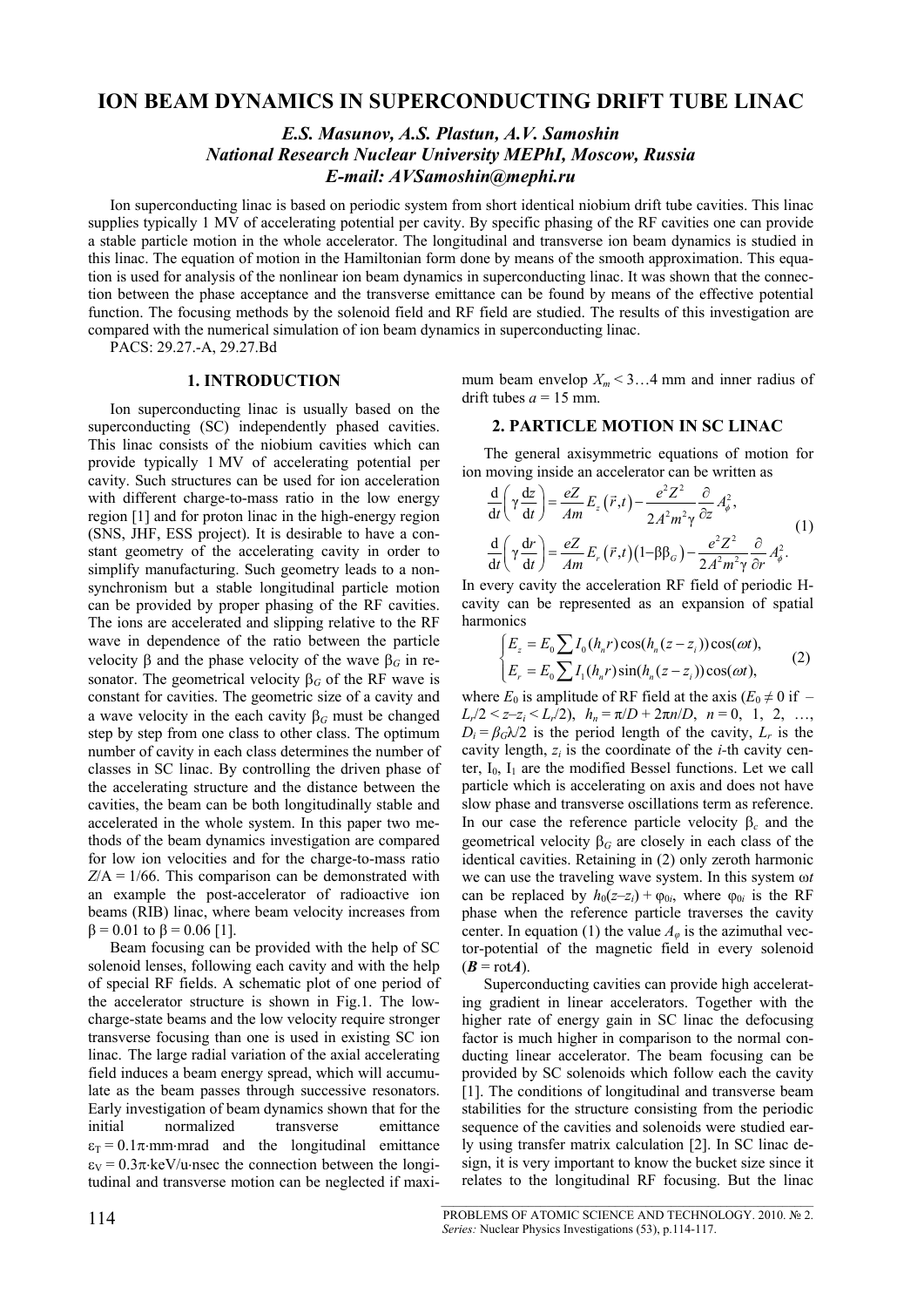longitudinal acceptance cannot be calculated by matrix method because of the assumption that the particles have small longitudinal oscillation amplitude. In order to investigate the nonlinear ion beam dynamics in such accelerator structure and to calculate the longitudinal and transverse acceptances it can be used the smooth approximation [3,4]. In this paper, equation of motion for ion beam in the Hamiltonian form is derived in the smooth approximation for superconducting linac.



*Fig.1. Layout of structure period* 

In periodical structure, which was shown in Fig.1, RF field can be expanded into a Fourier series as

$$
E_z = \frac{U}{L} I_0 (k_0 r) \left\{ f_{z,0} + \sum_{1}^{\infty} f_{z,n}^c \cos k_n z + f_{z,n}^s \sin k_n z \right\},\newline E_r = \frac{U}{L} I_1 (k_0 r) \left\{ f_{r,0} + \sum_{1}^{\infty} f_{r,n}^c \cos k_n z + f_{r,n}^s \sin k_n z \right\}.
$$
\n(3)

Here  $f_{z,0} = S_0 \cos(\varphi_c + \psi)$ ,  $f_{r,0} = -S_0 \sin(\varphi_c + \psi)$ ,  $f_{z,n}^c = (-1)^n T_n^+ \cos(\varphi_c + \psi), f_{r,n}^c = (-1)^{n+1} T_n^+ \sin(\varphi_c + \psi),$  $f_{z,n}^s = (-1)^n T_n^- \sin(\varphi_c + \psi), f_{r,n}^s = (-1)^{n+1} T_n^- \cos(\varphi_c + \psi),$  $T_n^{\pm} = S_n^+ \pm S_n^-$ ,  $S_n^{\pm} = \sin(Y_n^{\pm})/Y_n^{\pm}$ ,  $Y_n^{\pm} = (k_c \pm k_n)L_r/2$ .

In this expressions:  $E = 2U/L_r$ , *U* is the cavity voltage amplitude;  $k_n = 2\pi n/L$ ,  $n = 0, 1, 2, \ldots$ ;  $k_c$  is slipping factor,  $k_c = (2\pi/\lambda)(1/\beta_c - 1/\beta_G)$ . In the coefficients  $f_n^{c,s}$  the phase relative to the reference particle  $\psi$  defined by  $\Psi = \omega(t - t_c)$ ,  $t_c$  is the flight time of the reference particle.

In the simple case the vector-potential of the magnetic field  $A_{\varphi} = Br/2$  can be approximated by the step function for every solenoid. If *Ls* is effective solenoid length and *L* is the lattice period, the external solenoid magnetic field can be represented as an expansion into spatial harmonics also.

## **3. BEAM DYNAMICS IN SMOOTH APPROXIMATION**

### **3.1. SOLENOID FOCUSING**

Let us consider particle motion in the polyharmonic fields of the cavities (3) and solenoids. The ion dynamics in such periodic structure is complicated. The particles trajectories can be presented as a sum of the slowly term and a fast oscillation term with a period *L.* The normalized particle velocity deviation with respect to the reference particle velocity,  $Δβ$ , can be represented as a sum of a slow motion term and a fast oscillation term also.

Following Ref. [5] one can apply an averaging over the fast oscillations and obtain the phase  $(\psi)$  and radial  $(\rho = h_0 r)$  motion equations in smooth approximation:

$$
\frac{d^2 \psi}{d\xi^2} + 3 \left[ \frac{d}{d\xi} \left( \ln \beta \gamma \right) \right] \frac{d\psi}{d\xi} = -\frac{\partial \overline{U}_{\text{eff}}}{\partial \psi},
$$
\n
$$
\frac{d^2 \rho}{d\xi^2} + \left[ \frac{d}{d\xi} \left( \ln \beta \gamma \right) \right] \frac{d\rho}{d\xi} = -\frac{\partial \overline{U}_{\text{eff}}}{\partial \rho},
$$
\n(4)

where  $U_{\text{eff}} = U_0 + U_1 + U_2$  is effective potential function. We use the following designations:

$$
U_0 = 4\alpha \Big[ I_0(\rho) \sin(\varphi_c + \psi) - \psi \cos \varphi_c - \sin \varphi_c \Big] S_0 + \frac{1}{2} b \frac{L_c}{L} \rho^2 ,
$$
  
\n
$$
U_1 = \alpha^2 \sum_{1}^{\infty} \Biggl[ \frac{I_0^2(\rho)}{(2\pi n)^2} \Biggl( g_{z,n}^{c^2} + g_{z,n}^{s^2} \Biggr) + \frac{I_1^2(\rho)}{(2\pi n)^2} \Biggl( g_{r,n}^{c^2} + g_{r,n}^{s^2} \Biggr) \Biggr],
$$
  
\n
$$
U_2 = -4\alpha b \rho I_1(\rho) \frac{L_s}{L} \sum_{1}^{\infty} \frac{g_{r,n}^{c^2}}{(2\pi n)^2} \frac{\sin X_n}{X_n} + b^2 \sum_{1}^{\infty} \frac{1}{(2\pi n)^2} \Biggl( \frac{\sin X_n}{X_n} \Biggr)^2 \rho^2 .
$$
  
\nHence,  $\alpha = \frac{\pi eZUL}{L}$  is interaction,  $\rho$ 

Here  $\alpha = \frac{\pi eZUL}{2A\lambda mc^2 \beta_g^3 \gamma_g^3}$  is interaction parameter,

$$
b = (eZBL/2Amc\beta_c\gamma_c)^2
$$
 is focusing parameter,  

$$
X_n = \pi n L_s/L, g_{z,0} = S_0(\cos\varphi_c - \cos(\varphi_c + \psi)),
$$

$$
g_{r,0} = -S_0(\sin \varphi_c - \sin(\varphi_c + \psi)),
$$
  
\n
$$
g_{z,n}^c = (-1)^n T_n^+(\cos \varphi_c - \cos(\varphi_c + \psi)),
$$
  
\n
$$
g_{z,n}^s = (-1)^n T_n^-(\sin \varphi_c - \sin(\varphi_c + \psi)),
$$
  
\n
$$
g_{r,n}^c = (-1)^{n+1} T_n^+(\sin \varphi_c - \sin(\varphi_c + \psi)),
$$
  
\n
$$
g_{r,n}^s = (-1)^{n+1} T_n^-(\cos \varphi_c - \cos(\varphi_c + \psi)).
$$

In this expression for  $U_{\text{eff}}$  we take into account the coherent oscillations of bunches and the effective potential function describe slowly oscillations in the reference particle frame. Earlier, in [5] the effective potential function was found in the frame where averaged velocity of reference particle,  $\overline{\beta}_c = 0$ . Now, it is interesting to compare these two cases.

The effective potential  $U_{\text{eff}}$  provides the full description of the ion dynamics in the smooth one-particle approximation. In our case the analysis of the effective potential function (5) makes it possible to find the longitudinal acceptance. Fig.2 shows the phase acceptance (thin line) and maximum energy width inside the RF bucket (thick line) for  $L_r/L = 1/4$ ,  $\varphi_c = -20^\circ$  and different β. In case when the effective potential function was found in the reference particle frame the phase acceptance and maximum energy width shown by gray lines, and when higher harmonics is absent (single wave approximation) by black lines. The influence of the fast oscillations is negligibly for maximum energy width.



*Fig.2. The phase acceptance (Φ) and maximum energy width (Δγ) within bunch for different β*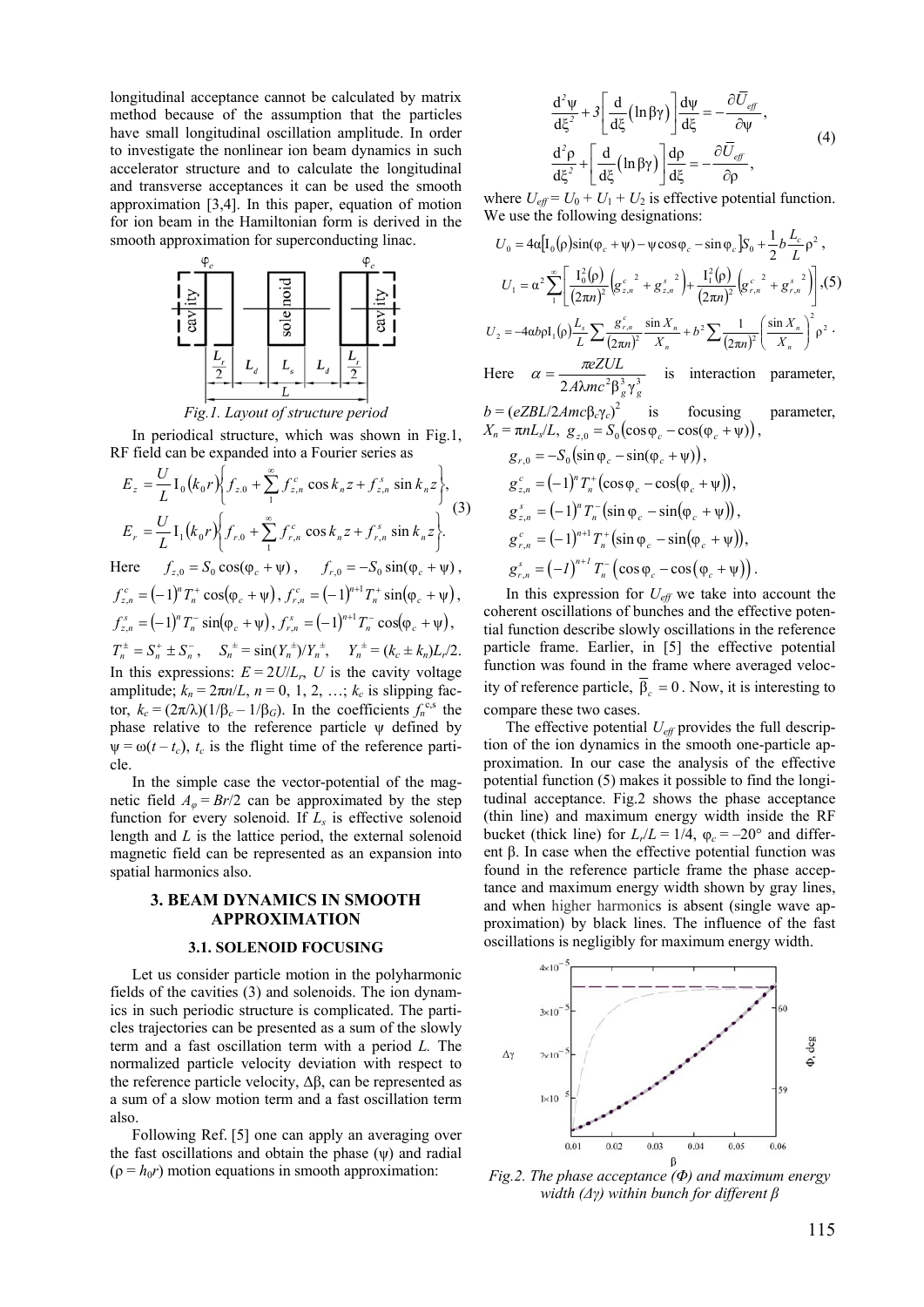For the charge-to-mass ratio  $Z/A = 1/66$ ,  $\varphi_c > -20^\circ$ ,  $\beta = 0.01$  and the transverse emittance  $\varepsilon_T = 0.1\pi$ ·mm·mrad the beam focusing can be realized for the solenoid field above  $B \le 20$  T.

### **3.2. APF AND SOLENOID FOCUSING**

As was shown early the beam focusing can be realized for the solenoid field near  $B \sim 20$  T. The value of magnetic field *B* can be reduced by using of addition alternative phase focusing (APF). The smooth approximation has been applied to the study of APF in RIB linac. By adjusting the drive phase ( $\varphi_1$  and  $\varphi_2$ ) of the two cavities, we can achieve the acceleration and the focusing by less magnitude of magnetic field *B* [2]. Adding a focusing solenoid into period will also allow separate control of the transverse and longitudinal beam dynamics. It is interesting to investigate the nonlinear ion beam dynamics in such accelerated structure. New effective potential function *Ueff* must be finding for this accelerating structure. The analysis of the effective potential function makes it possible to study the condition at which the phase and radial stability of the beam is achieved and calculate the longitudinal acceptance.

In the simplest case when a slipping factor is  $k_c = 0$ ,  $\varphi_1 = -30^\circ$ ,  $\varphi_2 = 20^\circ$  and  $\rho = 0$  the longitudinal acceptance is shown on Fig.3. Now the influence of the fast oscillations is considerable. The maximum energy width inside the RF bucket has the minimum in  $β = 0.017$  and the phase acceptance decreases from 60° to 15°. The value of magnetic field of solenoids *Bmin* can be reduced to 9 T in this case.



*Fig.3. The phase acceptance (Φ) and maximum energy width (Δγ) within bunch for different β*

### **4. NUMERICAL SIMULATION OF ION BEAM DYNAMICS**

#### **4.1. SOLENOID FOCUSING**

For the analyses of longitudinal and transverse motions the beam dynamic are studied in averaged field. The field components can be easily obtained from effective potential function. Solution can be obtained only by numerical simulation as the field components are nonlinear functions. The results of ion beam numerical simulations with  $Z/A = 1/66$  are shown in Fig.4. In this case we use simplified model and propose that the geometrical speed  $\beta$ <sup>*G*</sup> varies in each cavity. On Fig.4,a and 4,b the beam at the front-end of accelerator, and on 4,c and 4,d through 50 periods are represented. At value of magnetic field  $B = 20$  T all particles remained within

beam envelop around 4 mm. The length of the period is 1 m, the length of the solenoid is 0.2 m, and the cavity is 0.28 m. Accelerating potential per cavity typically is equal 1 MV and an initial particle phase in the cavity length is  $\varphi_c = -20^\circ$ . Initial beam velocity is  $\beta_{in} = 0.01$ , final velocity is  $\beta_{out} = 0.04$ .



*Fig.4. Beam dynamics in the smooth approximation (solenoid focusing)* 

#### **4.2. APF AND SOLENOID FOCUSING**

The initial parameters of numerical simulation for this system are similar to the previous system. The initial particle phase in the cavity are  $\varphi_1 = -20^\circ$  and  $\varphi_2$  = 30°, and magnetic field of solenoid is *B* = 12 Tl. In this case the beam moved through 20 periods. The results shown in Fig.5 agree with previously calculation.



*Fig.5. Beam dynamics in the smooth approximation (solenoid and APF focusing)* 

## **5. NUMERICAL SIMULATION IN POLYHARMONIC FIELD**

The numerical simulation in polyharmonic field was performed to verify of the result obtained bellow. Numerical simulation was spent for the same focusing periods and the same initial parameters as in section 4 accordingly. Geometrical velocity β*G* varies in each cavity too. The results of ion beam dynamics numerical simulations in a polyharmonic field are close to results received in smooth approximation. The beam longitudinal volume increase negligible and transverse emittance slowly vying.